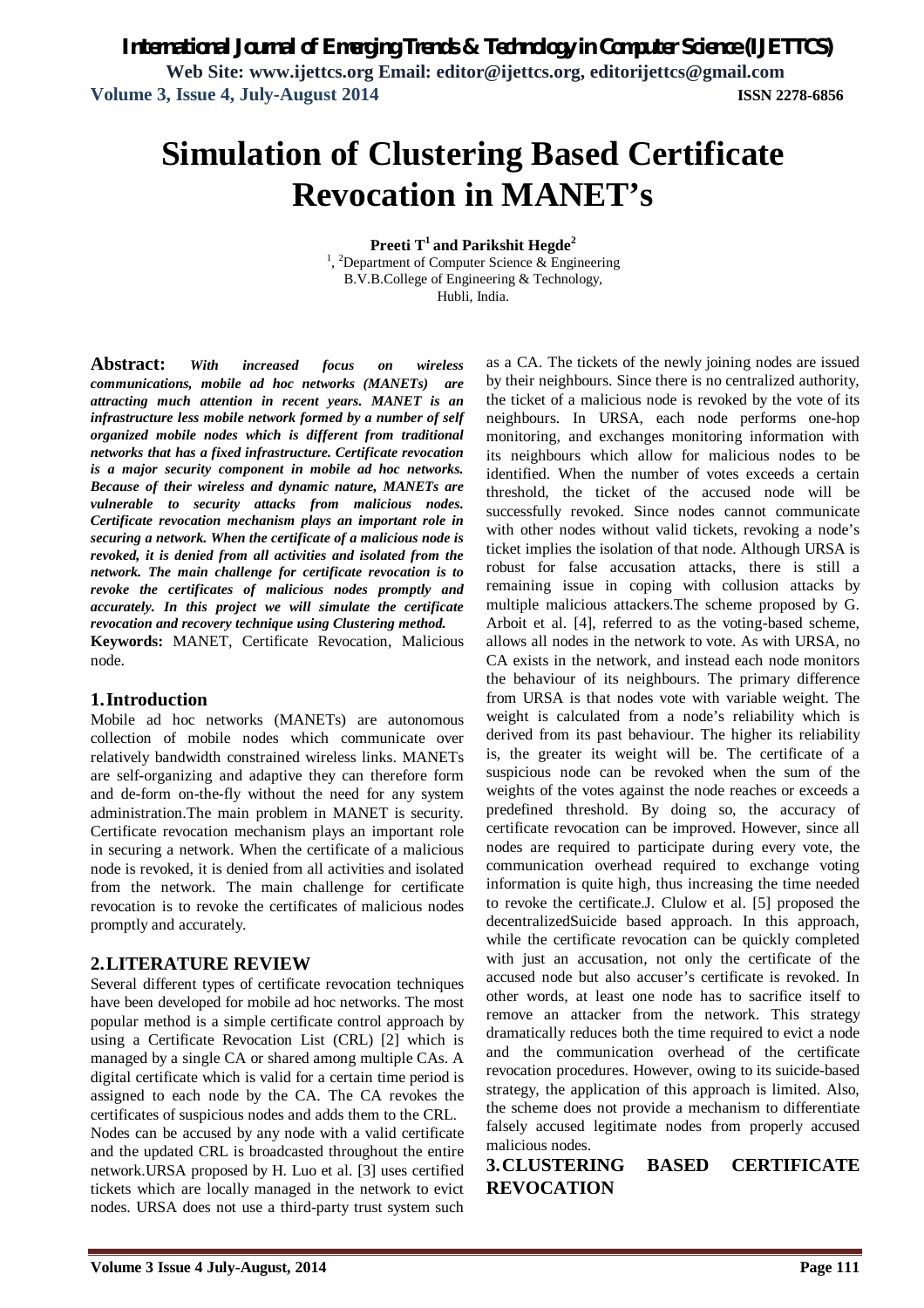## *International Journal of Emerging Trends & Technology in Computer Science (IJETTCS)* **Web Site: www.ijettcs.org Email: editor@ijettcs.org, editorijettcs@gmail.com Volume 3, Issue 4, July-August 2014 ISSN 2278-6856**

In this section, we briefly describe about clusteringbased certificate revocation scheme. A centralized CA manages certificates for all the nodes in the network. Cluster construction is decentralizedand performed autonomously. Nodes cooperate to form clusters and each cluster consists of a Cluster Head (CH) along with several Cluster Members (CMs) that are located within the communication range of their CH.The advantages of formation of clusters are:

• Cluster members need not communicate directly with the Base Station , but can directly communicate with Cluster Head. Hence this will reduce the network traffic to the base station.

• The bandwidth requirement is reduced because the number of certificates transmitted to Base station is less.

• The speed of transmission is very quick.

First the distance of each node from CA is calculated using Euclidian distance formula. Then a node is selected as Cluster Head for each cluster if it has the shortest distance to Certification Authority. The details of each node like the distance to CA, energy, Cluster to which it belongs are all displayed in the DataGrid table. The malicious node is revoked from the network based on certain conditions.

#### **4.NEW PROPOSED SCHEME**

#### **4.1 Simulation Environment**

In this section, we discuss about simulation of our proposed scheme using Visual Studio 2008. The purpose of using this IDE is that we can conduct simulation dynamically.

#### **A. Simulation Setup**

**Table 1:** Simulation Parameters

| Parameter                 | Value                  |
|---------------------------|------------------------|
| Number of nodes           | Based on User's input. |
| Mobility Model            | Random-Waypoint        |
| Node placement            | Random                 |
| <b>Routing Protocol</b>   | Modified AODV          |
| Pause Time                | 5 seconds              |
| <b>Simulation Time</b>    | Continuous             |
| <b>Transmission Range</b> | 550m                   |

#### **B.Modules for Simulation**

There are three modules for Simulation.

- Module 1- Creation of Network Topology.
- Module 2- Cluster formation and Cluster Head Selection.
- Module 3 Eliminating Malicious Node from the network and moving a random node in the network.

#### **Module 1: Creation of Network Topology**

In this module, the user is allowed to dynamically enter the number of nodes based on is/her requirement. Once the number of nodes is entered and the create topology button is clicked, then a network is created with the number of nodes specified.

#### **Module 2: Cluster formation and Cluster Head Selection.**

In this module, we have considered four clusters for cluster formation in the network. Minimum cluster formed is 1 and maximum number of clusters formed is 4. Cluster area is predefined.

In our technique, first cluster is formed and then nodesare placed in the clusters. The formation of the cluster is done using Random function. The number of nodes to be placed in each cluster is based on the range predefined for each cluster. Timer is an object in .NET framework. A timer is set to 5 seconds and is initially enabled to false. After 5 seconds timer is set to true and the Cluster Heads are selected for each cluster. Different colors are used to identify the Cluster Heads in respective Clusters.

**Module 3: Removing malicious node from the network and movement of a random node in the network**

In this module, we have used three timers for the automatic working of the simulation. There are two Data Grids for the display of the details about cluster node, distance of each node from Base Station, Malicious node etc.Following are the formats of the Data Grids.

| Node | ergy | <b>Base Station</b> | A.<br>luster | <b>POLIS</b> |
|------|------|---------------------|--------------|--------------|
|      |      |                     |              |              |

**Fig 1**: Clusters and respective Node Details



**Fig 2**: Clusters Information

First the network topology is created. Then after certain time the cluster heads for each cluster are selected based on the distance of the node from the Base Station. The smallest the distance of node to Base Station in the cluster, then that node is selected as Cluster Head. Then after that we remove the malicious node from the network and using certain conditions a random node is selected and moved in the network.